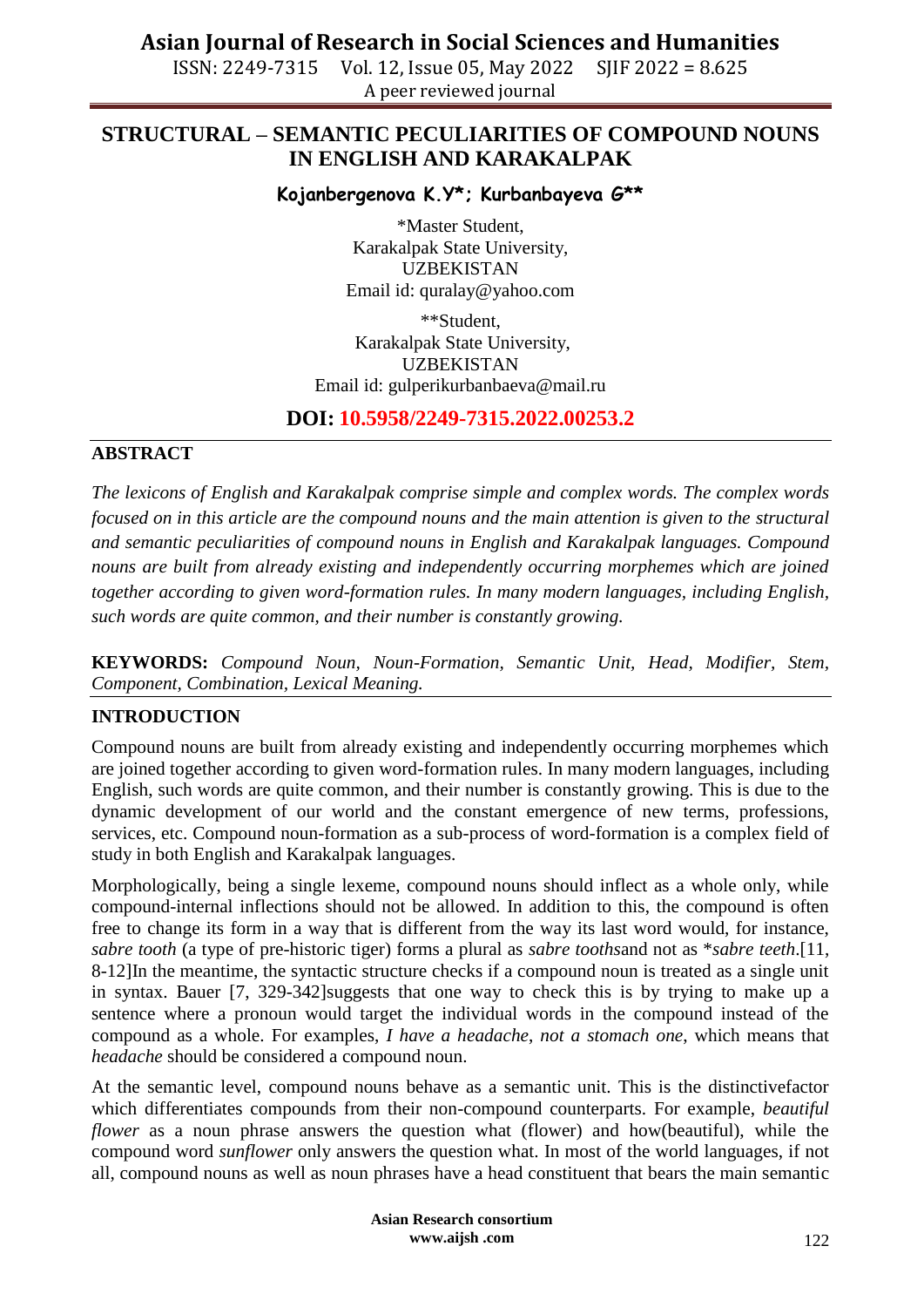ISSN: 2249-7315 Vol. 12, Issue 05, May 2022 SJIF 2022 = 8.625 A peer reviewed journal

meaning of the whole compound noun, and a modifier that either adds or limits the meaning of the head.

In Karakalpak language the term "compound noun" is understood derived word which consists oftwo or more words denoting one meaning. Compound nouns from semantic point of view is close to a word but from point of view their structure and component they are close to syntactic word combinations and phraseological units. Their peculiar differentiative features from phrase logical units are:1) Compound nouns consist of at least two stems (root) but a word has just one root. 2) The words in the combination of compound words are arranged in permanent orderly way, they cannot be separated from each other or change their word order, for instance words "túyetawıq", "bala-shaga" cannot be replaced as "tawıqtúye", "shaga-bala".So compound nouns are words which consist of 2 or more words,which has different meanings of its components and they have one stress in pronunciation, for example, belbew, bilezik,eshkimar,etc.[3, 21-22].

#### **MATERIALS AND ANALYSIS**

Compound nouns have a different and more specific meaning than its two combining words separately means. Various parts of speech are used to make compound nouns. In this section, the patterns of forming compound nouns are discussed and illustrated with examples from literary books for each language separately.

Compound nouns in English can be formed from words belonging to various parts of speech, as illustrated below:

 $verb + noun as in: break + fast= breakfast$ 

―What time do you get up to get *breakfast*?‖ asked Carrie[12, 9].

1. noun + noun as in:  $day + light = daylight$ 

"Grand Central Station!" called the trainman, as, after a few minutes of darkness and smoke, *daylight* reappeared[12, 224].

2. adjective + noun as in: high + school= high school

She was in the *high school*, and had notions of life which were decidedly those of a patrician[12, 66].

3. preposition + noun as in: after + noon = afternoon

With the wane of the *afternoon* went her hopes, her courage, and her strength[12, 19].

4. verb + preposition as in: make + up = make-up

She had practised her *make-up* in the morning, had rehearsed and arranged her material for the evening by one o'clock, and had gone home to have a final look at her part, waiting for the evening to come[12, 134].

5. preposition + verb as in: out + fit = outfit

When Caroline Meeber boarded the afternoon train for Chicago, her total *outfit* consisted of a small trunk, a cheap imitation alligator-skin satchel, a small lunch in a paper box, and a yellow leather snap purse, containing her ticket, a scrap of paper with her sister's address in Van Buren Street, and four dollar in money[12,1].

6. noun + verb as in: night + fall = nightfall

The company was not attempting to run cars after *nightfall*[12, 323].

7. noun + verb + -ing as in: hand + write + -ing = handwriting.

He thrilled intensely as he noted the *handwriting*, and rapidly tore it open[12, 197].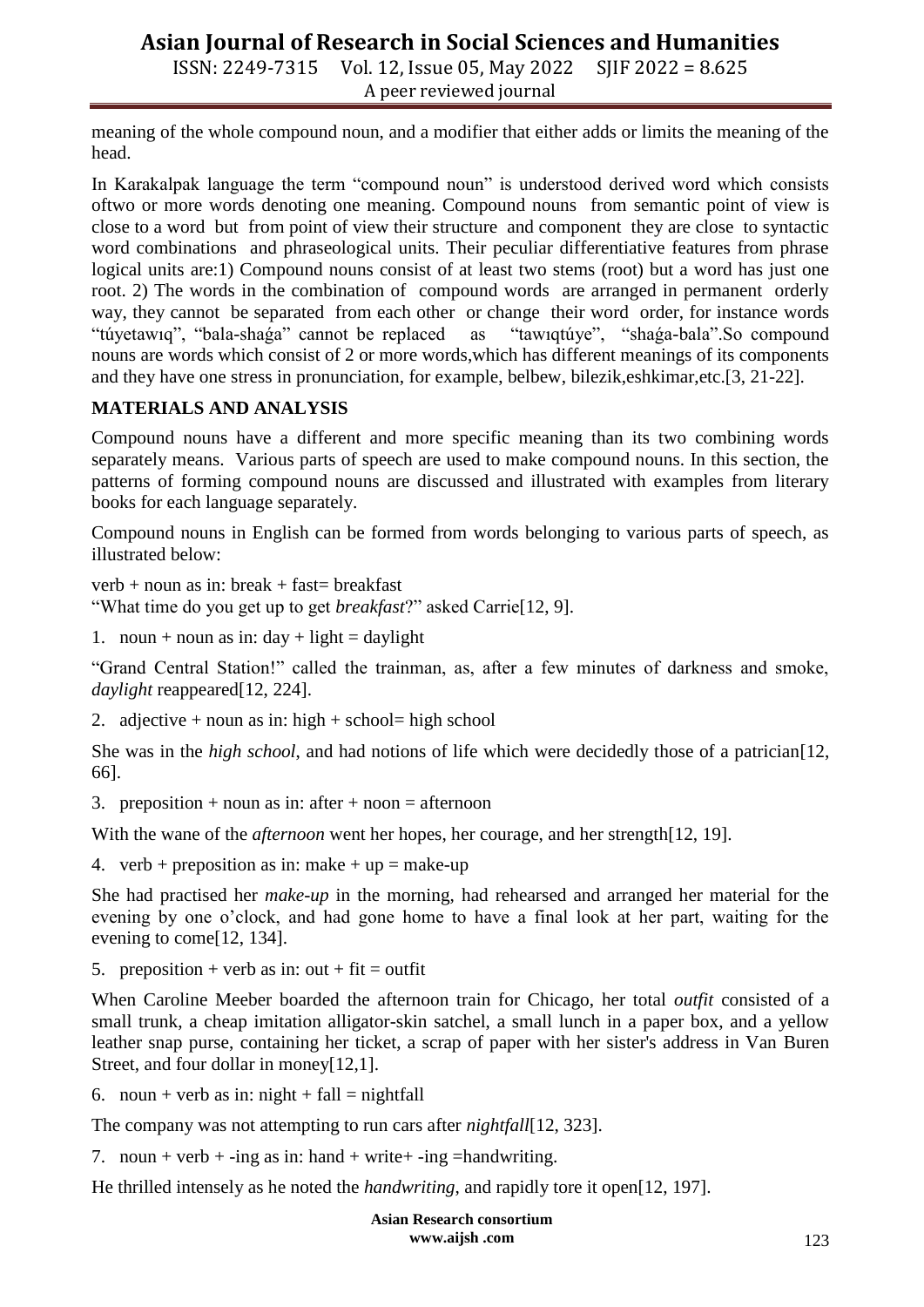ISSN: 2249-7315 Vol. 12, Issue 05, May 2022 SJIF 2022 = 8.625 A peer reviewed journal

8. noun + preposition as in: passer + by = passer-by

It was no pleasure to him, however, this stopping of *passers-by*[12, 361].

9. verb + verb as in: make + believe = make-believe

―Glad of it‖, said Hurstwood, his black eyes lit with a warmth which half displaced the cold *makebelieve* that usually dwelt in them[12, 34].

10. adverb + noun as in:  $up + \text{stairs}$  = upstairs

―Well, we only employ book-keepers and typewriters here. You might go aroundto the side and inquire *upstairs*.[12, 20]

11. verb+ adjective as in: stand + still = standstill

The three of us were peering intently in that direction, when the Reindeer struck with a dull crash and came to a *standstill*.[6, 2]

12. verb + ing + noun as in: dine + ing + room = dining room

Each evening he arrived promptly to dinner, and found the little *dining-room* a most inviting spectacle[12, 232].

13. adjective+ verb as in: main + sail=mainsail

As in a dream, I saw the familiar *mainsail* of the Reindeer as she slipped out of San Rafael Creek on a light puff of morning air [6, 9].

14. adjective + adjective as in: blue-green, deepest blue

*Deepest blue* was the lake that day — the day when they had the mock tournament, and the men rode clumsy farm horses around in a glade in the woods and caught curtain rings on the end of a lance[10, 5].

15. noun + adjective as in: penny + worth = *pennyworth*

My own exclusive breakfast of a penny loaf and a pennyworth of milk, I provided myself [2,152].

16. noun + adverb as in: tie-up

Hurstwood had been reading of this thing, and wondering concerning the huge *tie-up* which would follow.[12, 314]

Compounding does play the same important role in Karakalpak. Most of the nouns are formed on the basis of compounding, where two or more words are put together to build a new noun that has a new independent meaning. The following patterns are observed in Karakalpak compound nouns:

1. noun+ noun: miynethaqı, ayaqkiyim,Temirqazıq,miynetkuni,miymanxana.

*Miynet haqısın* ber, — dedi usta[9, 160].

Hesh kim barar jerine jete almay jolda qalmaydı. Júdá qalıp baratırsa *miymanxana* bar[9, 4].

Olar kirgen bosaǵada-aq birden irkilip *ayaq kiyimlerin* sheshti[13, 185].

2. noun +adjective: Erejep tentek, Begjan sarı, Moynaq, Xalqabad.

Erteńine biz tań azannan *Moynaqqa* kettik[9, 55].

*Xalqabadta* bir músápir balanı ushırattım[9, 71].

3. Noun +Verb: kún kóris, toy baslar, bet ashar, orınbasar.

Jumabay ministrlikke jaqında kelgen *orınbasar* eken[9, 13].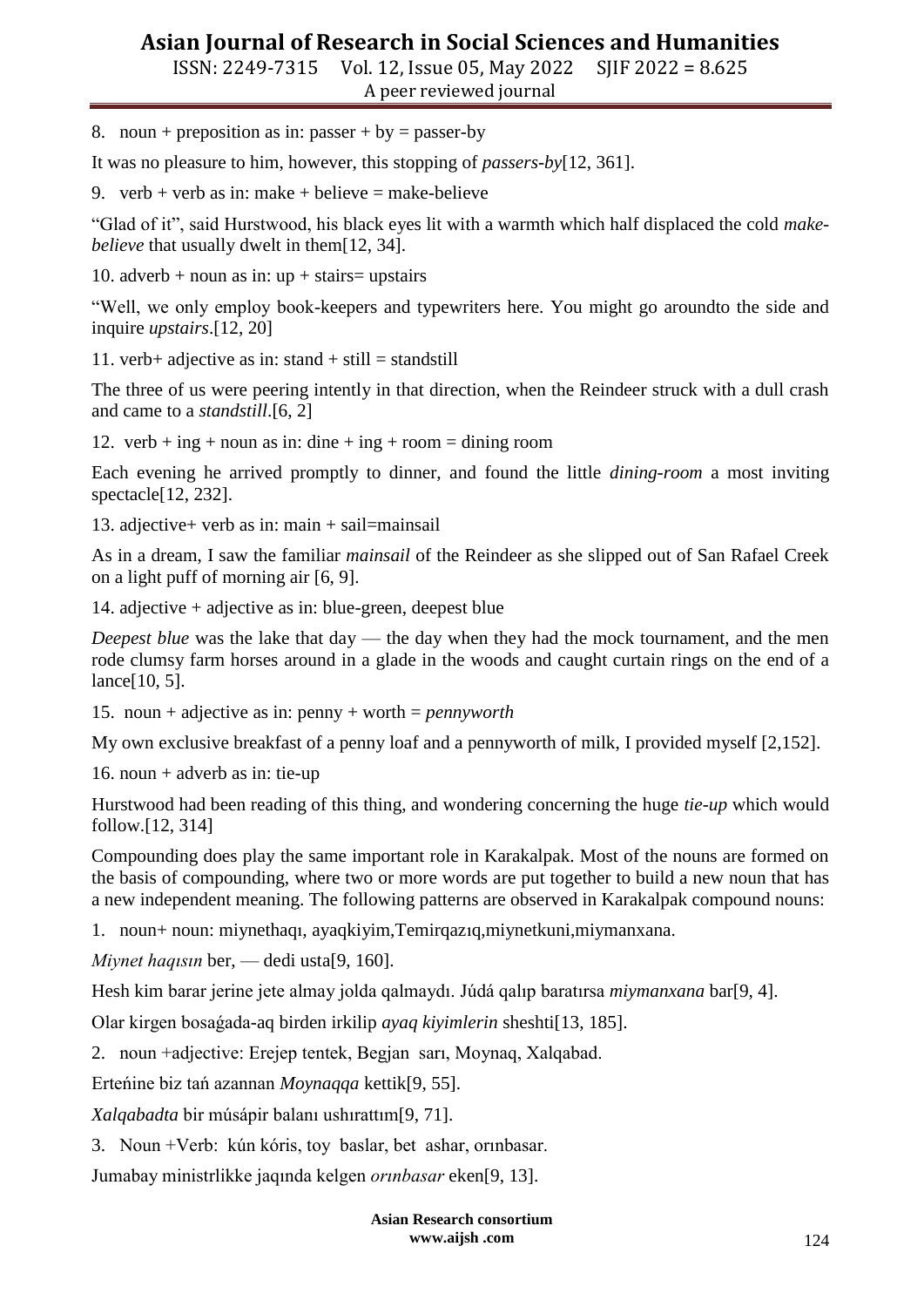ISSN: 2249-7315 Vol. 12, Issue 05, May 2022 SJIF 2022 = 8.625 A peer reviewed journal

Amanlıq óz halın olardıń *kún kórisi* menen salıstırıp, táwbe etedi[13, 441].

4. Adjective + Noun:soqırishek, aqquw, qara may,qızıl kitap.

«*Aq quwǵa* oq darımaydı» degen[9, 79].

Sonda da dasturxanda hámme nárse turadı: kolbasa, sır, *sarı may*, pal, jas miywe hám hár túrli qurǵaq jemisler[9, 101].

Qırǵawıl *qızıl kitapqa* kirgen qus[9, 301].

5. Num + Noun: jeti qaraqshı, bes juldız, Ellikqala.

«*Ellikqala*» bettegi eski qorǵanlarǵa aparsam?... [9, 45].

6. Verb+Verb: islep shıǵarıw, kesip alıp islew.

―*Kesip alıp islew*‖ – …jańa termin kóp,

Talabı Kollektiv degen kisiniń [4, 27].

7. Adverb+ Verb: qaytaqurıw.

Hawijalıp*qaytaqurıw*isleri,

Is penensóz, hújdansınawıbarar[5, 84].

#### **CONCLUSION**

To sum up, English and Karakalpak languages are very rich in compound nouns. As mentioned above compound words are made up by joining two or more stems. Ex: *taxi-driver*, in Karakalpak*ayǵabaǵar*. A compound word has a single semantic structure. We distinguish the meaning of the compound words from the combined lexical meaning of its components. Ex: "book-case" is a case for books. A change in the order of components of compound words brings a change in the lexical meaning. Ex: life-boat  $-$  "a boat of special construction for saving lives. Boat-life – life on board of a ship. According to the analyzed materials,it can be concluded that there are 17 types of combinations of compound nouns in English while in the Karaklapak language we observed 7 types of combinations. Both English and Karakalpak are adaptive to the changes in the lives of their speakers. Therefore, vocabulary and compound nouns continue to grow.

#### **REFERENCES**

- **1.** A. Bekbergenov, Qaraqalpaqtilindesózlerdińjasalıwı (qosılıwusılı), Nókis., 1979.
- **2.** C. Dickens, "David Copperfield," [Online]. Available: [https://www.ibe.it/ebook/David-](https://www.ibe.it/ebook/David-Copperfield.pdf)[Copperfield.pdf](https://www.ibe.it/ebook/David-Copperfield.pdf)
- **3**. HázirgiqaraqalpaqádebiytilinıńgrammatikasıMonografıya, «Bilim» baspası, 1994.
- **4.** I. Yusupov, Duzlısamallar, 1988.
- **5.** I. Yusupov, tańlawlıshıgarmalarının ekitomlığı, I-tom, Nókis "Qaraqalpaqstan", 1992
- **6.** J. London, "Yellow Handkerchief," [Online]. Available: [https://pagebypagebooks.com/Jack\\_London/Tales\\_of\\_the\\_Fish\\_Patrol/](https://pagebypagebooks.com/Jack_London/Tales_of_the_Fish_Patrol/%20Yellow_Handkerchief_p1.html)  [Yellow\\_Handkerchief\\_p1.html](https://pagebypagebooks.com/Jack_London/Tales_of_the_Fish_Patrol/%20Yellow_Handkerchief_p1.html)
- **7.** L. Bauer, Compound. Linguistics and Philosopy, 17, 2006.
- **8.** L. J. Brinton, The Structure of Modern English, Amsterdam/Philadelphia: John Benjamins Publishing Company, 2000.